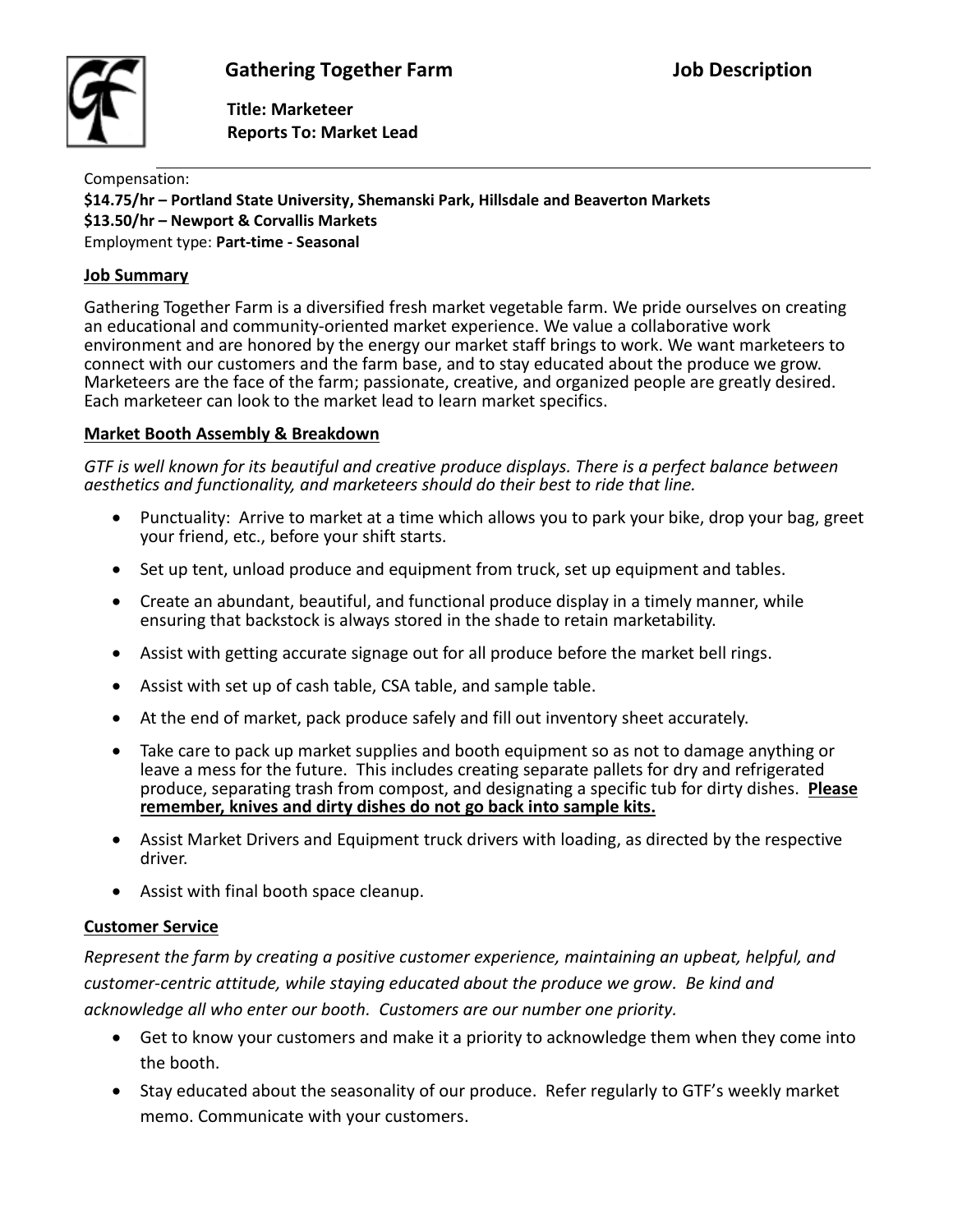## **Gathering Together Farm Job Description**



 **Title: Marketeer Reports To: Market Lead**

- Anticipate customer needs and seek to create a positive and memorable experience.
- Answer questions in a friendly manner to the best of your ability. If you are unsure of an answer direct the question to your FM Lead or Farm Driver.
- Do not let side conversations with co-workers or friends distract you from serving the customer.
- Pay attention, be flexible and dynamic.
- Provide an accurate and timely checkout experience. Use mental math as much as you can and calculators only when you really need it.
- Address customer concerns and complaints with tact and empathy, taking their concerns seriously and referring them to the market lead when necessary.

## **Maintenance of the Market Booth**

- Keep displays looking full and abundant during the entirety of the market. This is done through stocking and rearranging the booth as inventory is depleted.
- Do not overstock items that have a limited shelf-life. Refer to your market lead examples.
- Extend shelf-life by keeping delicate greens misted and stacked carefully and moving umbrellas to keep everything out of the sun as it changes throughout the day.
- Communicate with fellow marketeers to keep the booth well organized and productive.

## **Communication**

- Communicate breaks and lunches with Market Lead and fellow marketeers. Break priority always goes to Farm Driver first.
- Respect common workspaces.
- Maintain a pleasant, helpful relationship with co-workers, customers, and fellow vendors.
- Express needs and concerns in an open and collaborative way. Contribute to a positive work environment.
- Ensure that restaurant orders picked up at market are properly documented on the Market Record Keeping Sheet found in the Green Binder. The office needs the following information:
	- $\circ$  Did the restaurant picked up their order, if the restaurant added any additional items from market to their purchase, and whether the restaurant paid for their order at market or not, and how they did so. **They can only opt to pay later if they've been billed previously through our office.**
- Communicate market needs to the Farm through the Market Record Keeping Sheet. In addition, these needs can be communicated through your FM Lead.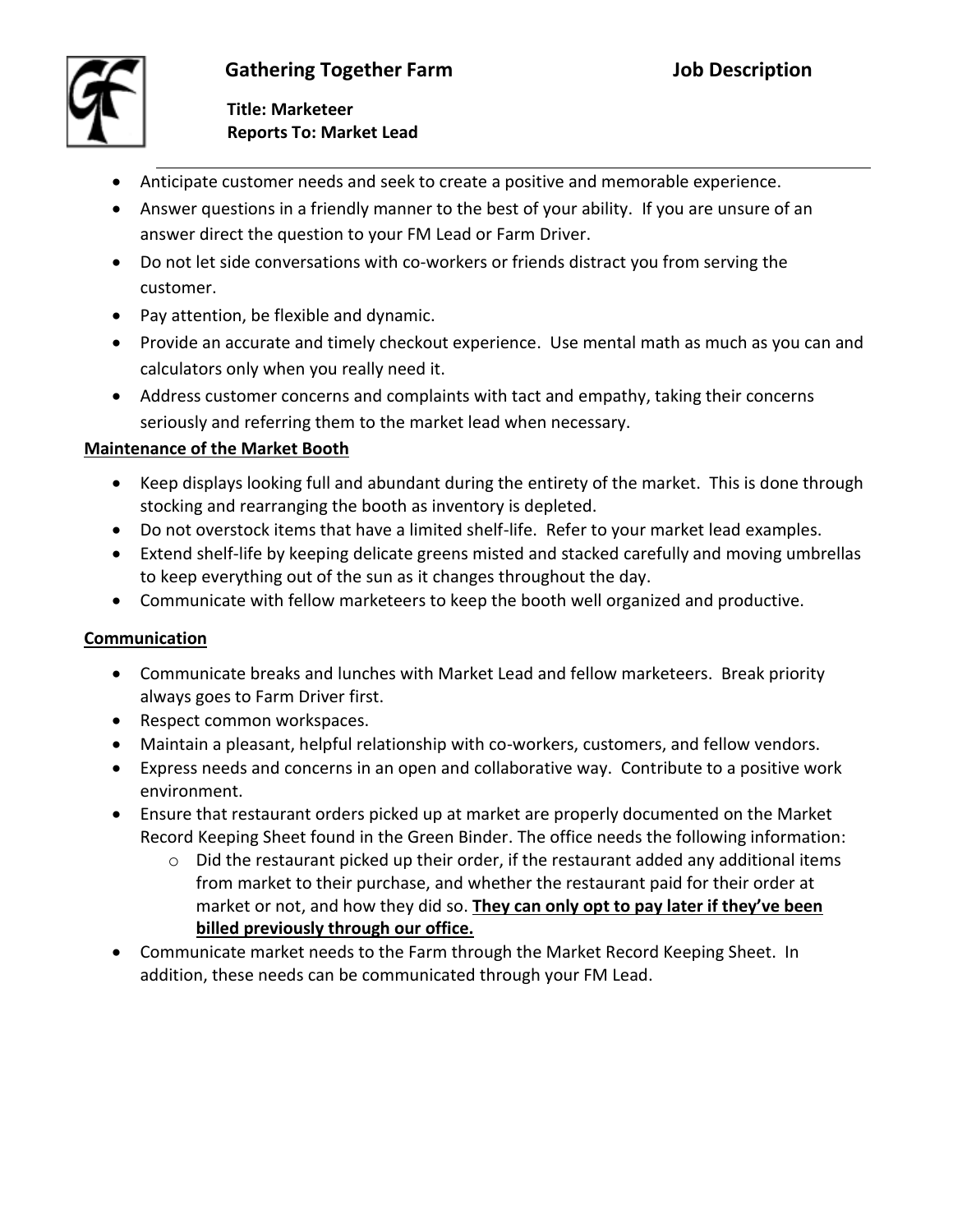**Title: Marketeer Reports To: Market Lead**

### **Safety & Hygiene**

- Maintain a safe work environment for yourself and the people around you.
	- $\circ$  Don't move past your own body's limits, ask for help when needed, and be careful with yourself, with others, and with produce.
	- o Reduce clutter and keep the booth organized and hazard free.
	- o Maintain the upmost attentiveness with regard to the truck, lift gate, and pallet jacks.
	- $\circ$  We are selling food, so keeping yourselves clean while handling it is important.
	- o Report any incidents to the market lead.

#### **Desired Experience:**

Past experience with food, produce, farming, gardening, cooking and/or willingness to learn produce retail, display techniques, storage and handling of produce and cooking techniques. Past retail/customer service experience.

#### **Skill, Knowledge and Abilities:**

- Reliability able to get to work at very early start times and commit to shifts in advance.
- Desire to work long, fast paced, physically demanding day out in the elements.
- Ability to multi-task and oversee a variety of tasks that occur in at once.
- Must be able to follow instructions and work independently to finish a project.
- Must be able to work as part of a team.
- Ability to educate customers about our produce.
- Must be able to stay focused on a task and still be attentive, respectful, and flexible when interacting with customers.
- Must be able to problem solve creatively, as markets are quite dynamic places to work.
- Ability to perform pleasant, accurate and quick paced sales interactions with customers, including rather quick and accurate head math at the register.

#### **Compensation:**

#### **Disclaimer**

The above statements are intended to describe the general nature and level of work being performed by people assigned to this classification. They are not to be construed as an exhaustive list of all responsibilities, duties, and skills required of personnel so classified. They may be subject to change at any time due to reasonable accommodation or other reasons. All personnel may be required to perform duties outside of their normal responsibilities from time to time, as needed.

#### **Additional information**

| HR use only  |            |  |
|--------------|------------|--|
| Last revised | 06-20-2022 |  |